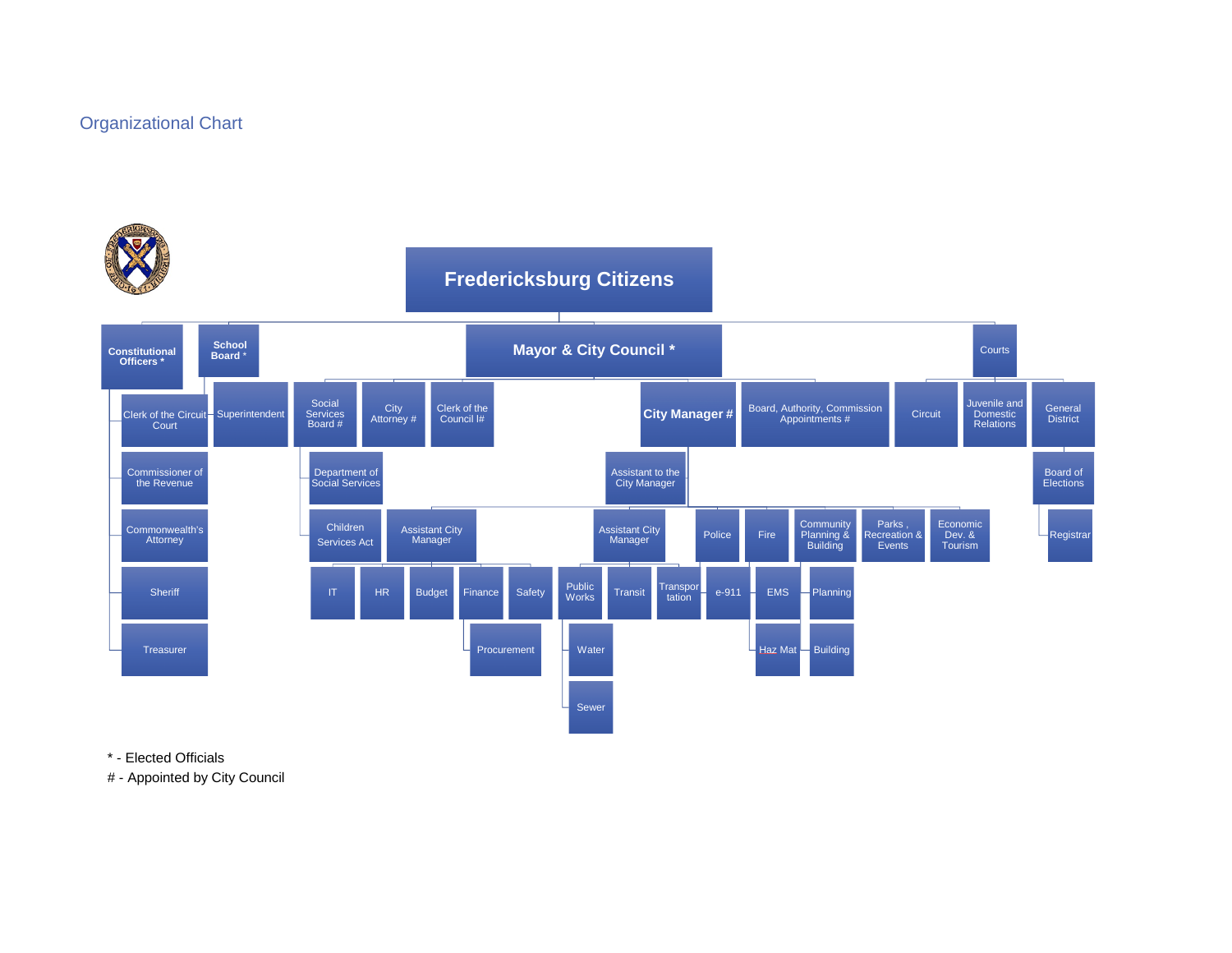## PERSONNEL TABLE

| <b>Full-Time Employees</b>               | FY 2015        | FY 2016        | FY 2017          | FY 2017<br><b>Amended</b> | <b>FY 2018</b><br><b>Adopted</b> | $+/-$        | FY 2018 Adopted                                         |
|------------------------------------------|----------------|----------------|------------------|---------------------------|----------------------------------|--------------|---------------------------------------------------------|
| <b>General Fund</b>                      |                |                |                  |                           |                                  |              |                                                         |
| <b>Clerk of Council</b>                  | $\mathbf{1}$   | $\mathbf{1}$   | $\mathbf{1}$     | $\mathbf{1}$              | $\mathbf{1}$                     |              |                                                         |
| City Manager's Office                    | $\overline{4}$ | 4              | 4                | 5                         | 5                                | $\mathbf 1$  | Assistant City Manger<br>added mid year FY 2017         |
| <b>City Attorney</b>                     | $\overline{2}$ | 2              | $\overline{2}$   | $\overline{2}$            | $\overline{2}$                   |              |                                                         |
| <b>Human Resources</b>                   | 3              | 3              | 3                | 3                         | 3                                |              |                                                         |
| Commissioner of the Revenue              | 11             | 11             | 11               | 11                        | 11                               |              |                                                         |
| Treasurer                                | 8              | 8              | 8                | 8                         | 8                                |              |                                                         |
| <b>Fiscal Affairs</b>                    | $\overline{7}$ | 8              | 8                | 8                         | 8                                |              |                                                         |
| Information Technology                   | 6              | $\overline{7}$ | $\overline{7}$   | $\overline{7}$            | 8                                | 1            | <b>Business Analyst added</b>                           |
| Registrar                                | $\mathbf{1}$   | $\mathbf{1}$   | 1                | $\mathbf{1}$              | 1                                |              |                                                         |
| Safety & Risk Management                 | $\mathbf{1}$   | 1              | $\mathbf{1}$     | $\mathbf{1}$              | 1                                |              |                                                         |
| <b>Circuit Court</b>                     | $\mathbf{1}$   | 1              | $\mathbf{1}$     | $\mathbf{1}$              | $\mathbf{1}$                     |              |                                                         |
| Clerk of the Circuit Court               | 10             | 10             | 10               | 10                        | 10                               |              |                                                         |
| Sheriff                                  | 23             | 23             | 23               | 23                        | 23                               |              |                                                         |
| Commonwealth's Attorney                  | 12             | 13             | 13               | 13                        | 13                               |              |                                                         |
| Police                                   | 80             | 80             | 80               | 80                        | 80                               |              |                                                         |
| Fire                                     | 44             | 44             | 44               | 44                        | 45                               | $\mathbf{1}$ | Deputy Fire Marshal                                     |
| Fire - EMS                               | 11             | 13             | 14               | 14                        | 14                               |              |                                                         |
| Community Planning & Building - Building | 9              | 9              | 8                | 8                         | 8                                |              |                                                         |
| Community Planning & Building - Planning | $\overline{7}$ | 8              | $\overline{7}$   | $\overline{7}$            | 7                                |              | Senior Planner - Position<br>Funding Begins Jan 1st     |
| Transportation                           | $\Omega$       | 0              | $\mathbf 0$      | 1                         | 1                                | 1            | <b>Transportation Planner</b><br>added mid year FY 2017 |
| <b>Animal Control</b>                    | $\mathbf{1}$   | $\mathbf 0$    | $\boldsymbol{0}$ | $\mathbf 0$               | $\mathbf 0$                      |              |                                                         |
| E911 Communications                      | 16             | 16             | 17               | 17                        | 17                               |              |                                                         |
| PW Engin. & Admin.                       | $\overline{7}$ | $\overline{7}$ | $\overline{7}$   | $\overline{7}$            | $\overline{7}$                   |              |                                                         |
| <b>PW Street Maintenance</b>             | 13             | 13             | 13               | 13                        | 13                               |              |                                                         |
| PW Drainage                              | $\overline{4}$ | $\overline{4}$ | $\overline{4}$   | $\overline{\mathbf{4}}$   | $\mathbf 0$                      | $-4$         | Moved to Stormwater<br>Management (Fund 229)            |
| <b>PW Traffic</b>                        | 6              | 6              | 6                | 6                         | 6                                |              |                                                         |
| PW Shop and Garage                       | 12             | 12             | 12               | 12                        | 12                               |              |                                                         |
| <b>PW Graphics</b>                       | $\mathbf{1}$   | $\mathbf 0$    | $\Omega$         | $\Omega$                  | $\mathbf 0$                      |              |                                                         |
| <b>PW Street Sanitation</b>              | 12             | 12             | 12               | 12                        | 12                               |              |                                                         |
| <b>PW Refuse Collection</b>              | 11             | 11             | 11               | 11                        | 11                               |              |                                                         |
| PW Recycling Collection                  | $\overline{2}$ | $\overline{2}$ | $\overline{2}$   | $\overline{2}$            | $\overline{2}$                   |              |                                                         |
| <b>Public Facilities</b>                 | 13             | 13             | 13               | 13                        | 13                               |              |                                                         |
| Parks & Rec - Admin                      | 5              | 5              | 5                | 5                         | 5                                |              |                                                         |
| Parks & Rec - Supervision                | 5              | 5              | 5                | 5                         | 5                                |              |                                                         |
| Parks & Rec - Maint.                     | 9              | 9              | 9                | 9                         | 9                                |              |                                                         |
| Economic Development & Tourism           | 6              | 6              | 6                | 6                         | 6                                |              |                                                         |
| <b>Total General Fund</b>                | 364            | 368            | 368              | 370                       | 368                              |              |                                                         |

## **General Fund Full-Time Employees Employees Per 1,000 Population**

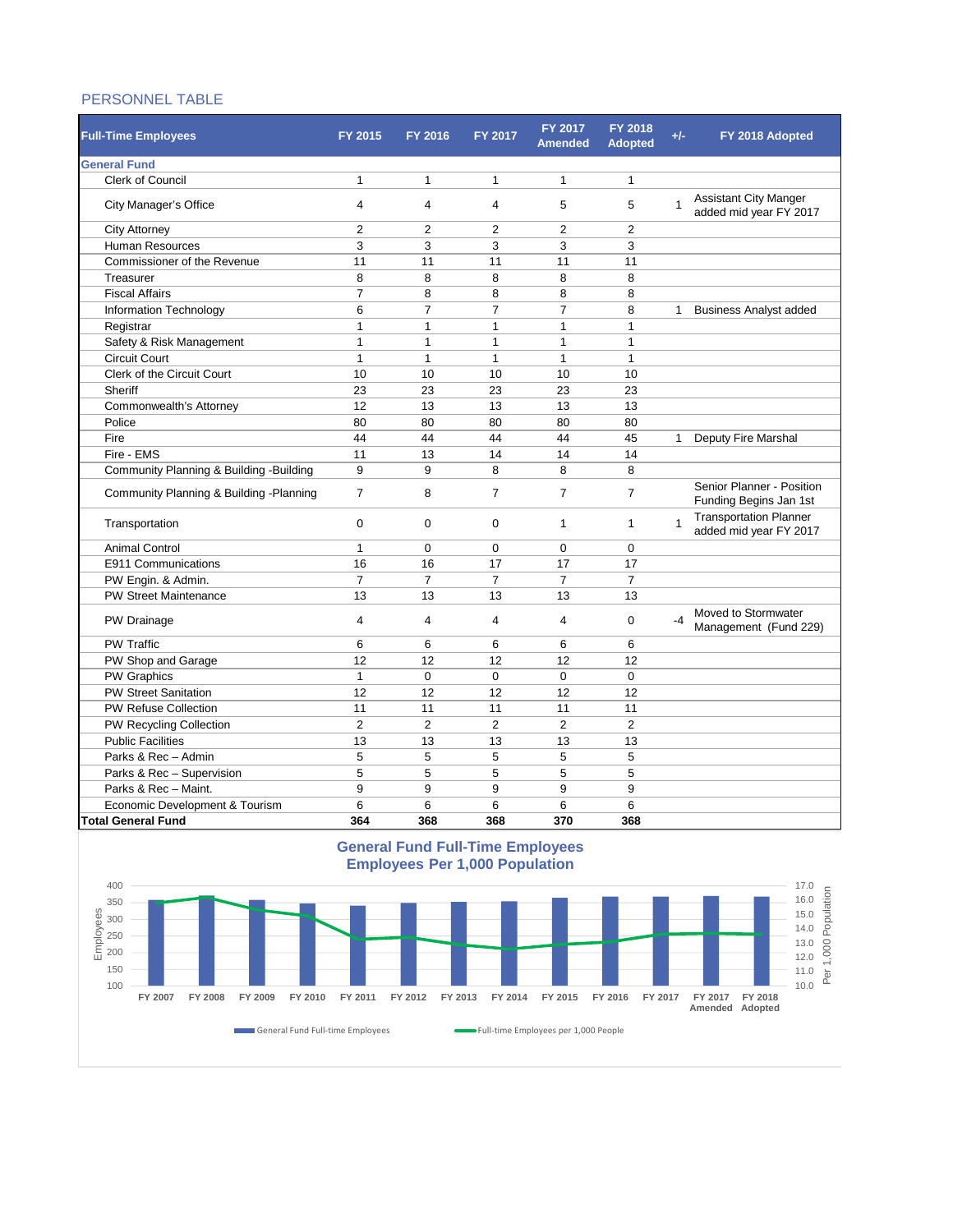## PERSONNEL TABLE

| <b>Full-Time Employees</b>                                           | FY 2015        | FY 2016        | <b>FY 2017</b><br><b>Adopted</b> | FY 2017<br><b>Amended</b> | FY 2018<br><b>Adopted</b> | $+/-$          | FY 2018 Adopted                                                                     |  |  |
|----------------------------------------------------------------------|----------------|----------------|----------------------------------|---------------------------|---------------------------|----------------|-------------------------------------------------------------------------------------|--|--|
| <b>City Grants Fund Positions</b>                                    |                |                |                                  |                           |                           |                |                                                                                     |  |  |
| Planning - CDBG                                                      | 1              | 1              | $\mathbf{1}$                     | 1                         | 1                         |                |                                                                                     |  |  |
| Com.'s Atty. - Victim Witness                                        | $\mathbf{1}$   | $\mathbf{1}$   | $\overline{2}$                   | $\overline{2}$            | $\overline{2}$            |                |                                                                                     |  |  |
| Com.'s Atty. - Domestic Violence Victim                              | $\mathbf{1}$   | $\mathbf{1}$   | $\mathbf{1}$                     | $\mathbf{1}$              | $\mathbf{1}$              |                |                                                                                     |  |  |
| Police Officer - JAG AFIS Grant                                      | 1              | 0              | $\mathbf 0$                      | $\mathbf 0$               | 0                         |                |                                                                                     |  |  |
| <b>Total City Grants Fund</b>                                        | 4              | 3              | $\overline{4}$                   | 4                         | $\overline{4}$            |                |                                                                                     |  |  |
|                                                                      |                |                |                                  |                           |                           |                |                                                                                     |  |  |
| <b>Storm Water Management</b>                                        |                |                |                                  |                           |                           |                |                                                                                     |  |  |
| Storm Water Management                                               | 0              | $\mathbf{1}$   | $\overline{2}$                   | $\overline{2}$            | 2                         |                |                                                                                     |  |  |
| Drainage                                                             |                |                |                                  |                           | 4                         | 4              | Moved from General Fund<br>(Fund 100)                                               |  |  |
| Total Storm Water Management                                         | $\mathbf 0$    | 1              | 2                                | 2                         | 6                         |                |                                                                                     |  |  |
|                                                                      |                |                |                                  |                           |                           |                |                                                                                     |  |  |
| <b>Water Fund Positions</b>                                          |                |                |                                  |                           |                           |                |                                                                                     |  |  |
| Administration & Treatment[1]                                        | $\overline{7}$ | $\overline{7}$ | $\overline{7}$                   | $\overline{7}$            | $\overline{7}$            |                |                                                                                     |  |  |
| Water & Sewer Crew[1]                                                | 5              | 5              | 5                                | 6                         | 6                         | $\mathbf{1}$   | Utility Line Locator added<br>mid year FY 2017                                      |  |  |
| GIS Analyst [1]                                                      |                |                |                                  |                           | 1                         | $\mathbf{1}$   | GIS Analyst - Jan 1st                                                               |  |  |
| Utility Billing[1]                                                   | $\overline{2}$ | $\overline{2}$ | $\overline{2}$                   | $\overline{2}$            | $\overline{2}$            |                |                                                                                     |  |  |
| <b>Total Water Fund Positions</b>                                    | 14             | 14             | 14                               | 15                        | 16                        |                |                                                                                     |  |  |
|                                                                      |                |                |                                  |                           |                           |                |                                                                                     |  |  |
| <b>Sewer Fund Positions</b>                                          |                |                |                                  |                           |                           |                |                                                                                     |  |  |
| <b>Administration &amp; Treatment</b>                                | 13             | 13             | 13                               | 13                        | 13                        |                |                                                                                     |  |  |
| Pumping & Transmission                                               | 4              | 4              | $\overline{4}$                   | $\overline{4}$            | 4                         |                |                                                                                     |  |  |
| <b>Total Sewer Fund Positions</b>                                    | 17             | 17             | 17                               | 17                        | 17                        |                |                                                                                     |  |  |
|                                                                      |                |                |                                  |                           |                           |                |                                                                                     |  |  |
| <b>Transit Fund Positions</b>                                        |                |                |                                  |                           |                           |                |                                                                                     |  |  |
| Transit                                                              | 15             | 15             | 15                               | 15                        | 18                        | 3              | <b>Assistant Operations</b><br>Manager & 2 full-time<br>Drivers (funded by reducing |  |  |
|                                                                      |                |                |                                  |                           |                           |                | part-time hours)                                                                    |  |  |
| <b>Total Transit Fund</b>                                            | 15             | 15             | 15                               | 15                        | 18                        |                |                                                                                     |  |  |
| <b>Parking Fund</b>                                                  |                |                |                                  |                           |                           |                |                                                                                     |  |  |
| Parking Fund                                                         | 1              | 1              | 1                                | 1                         |                           |                |                                                                                     |  |  |
| <b>Total Parking Fund</b>                                            | $\mathbf{1}$   | $\mathbf{1}$   | $\mathbf{1}$                     | $\mathbf{1}$              | 1<br>$\mathbf{1}$         |                |                                                                                     |  |  |
|                                                                      |                |                |                                  |                           |                           |                |                                                                                     |  |  |
| <b>Department of Social Services</b>                                 |                |                |                                  |                           |                           |                |                                                                                     |  |  |
| <b>Social Services</b>                                               | 36             | 36             | 36                               | 36                        | 38                        | $\overline{2}$ | <b>Grant Funded Benefit</b><br>Specialists                                          |  |  |
| Comprehensive Services Act                                           | 1              | 1              | 1                                | $\mathbf{1}$              | 1                         |                |                                                                                     |  |  |
| <b>Total Department of Social Service</b>                            | 37             | 37             | 37                               | 37                        | 39                        |                |                                                                                     |  |  |
|                                                                      |                |                |                                  |                           |                           |                |                                                                                     |  |  |
|                                                                      |                |                |                                  |                           |                           |                |                                                                                     |  |  |
| <b>Riparian Lands Stewardship Fund</b>                               |                |                |                                  |                           |                           |                |                                                                                     |  |  |
| <b>River Steward</b>                                                 | 1              | 1              | 1                                | 1                         | 1                         |                |                                                                                     |  |  |
| <b>Total RLSF</b>                                                    | 1              | 1              | 1                                | 1                         | 1                         |                |                                                                                     |  |  |
|                                                                      |                |                |                                  |                           |                           |                |                                                                                     |  |  |
| <b>TOTAL</b>                                                         | 453            | 457            | 459                              | 462                       | 470                       |                |                                                                                     |  |  |
| [1] Personnel costs are split between the Water Fund and Sewer Fund. |                |                |                                  |                           |                           |                |                                                                                     |  |  |